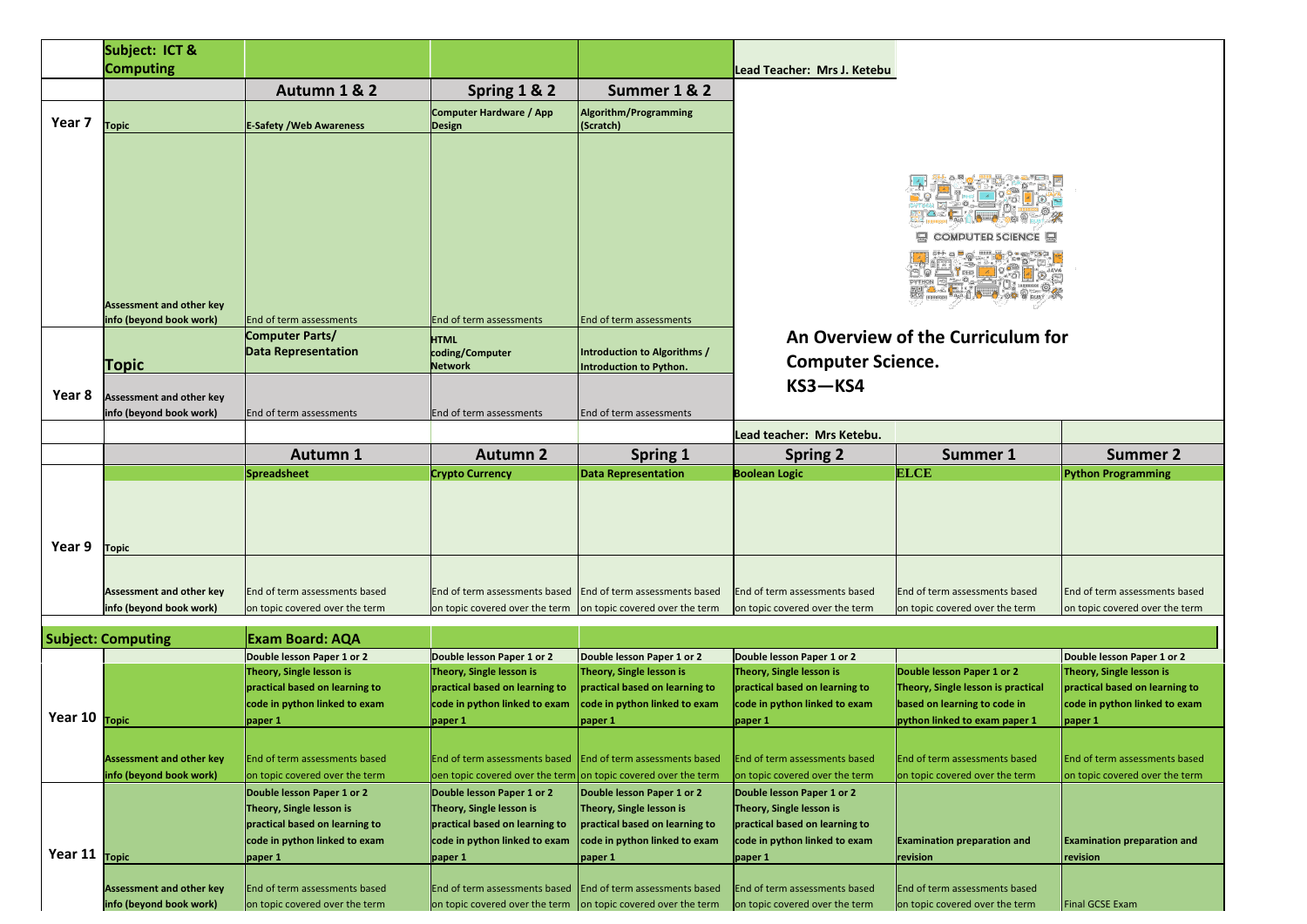,他们的人都是不是一个人,他们的人都是不是一个人,他们的人都是不是一个人,他们的人都是不是一个人,他们的人都是不是一个人,他们的人都是不是一个人,他们的人都是不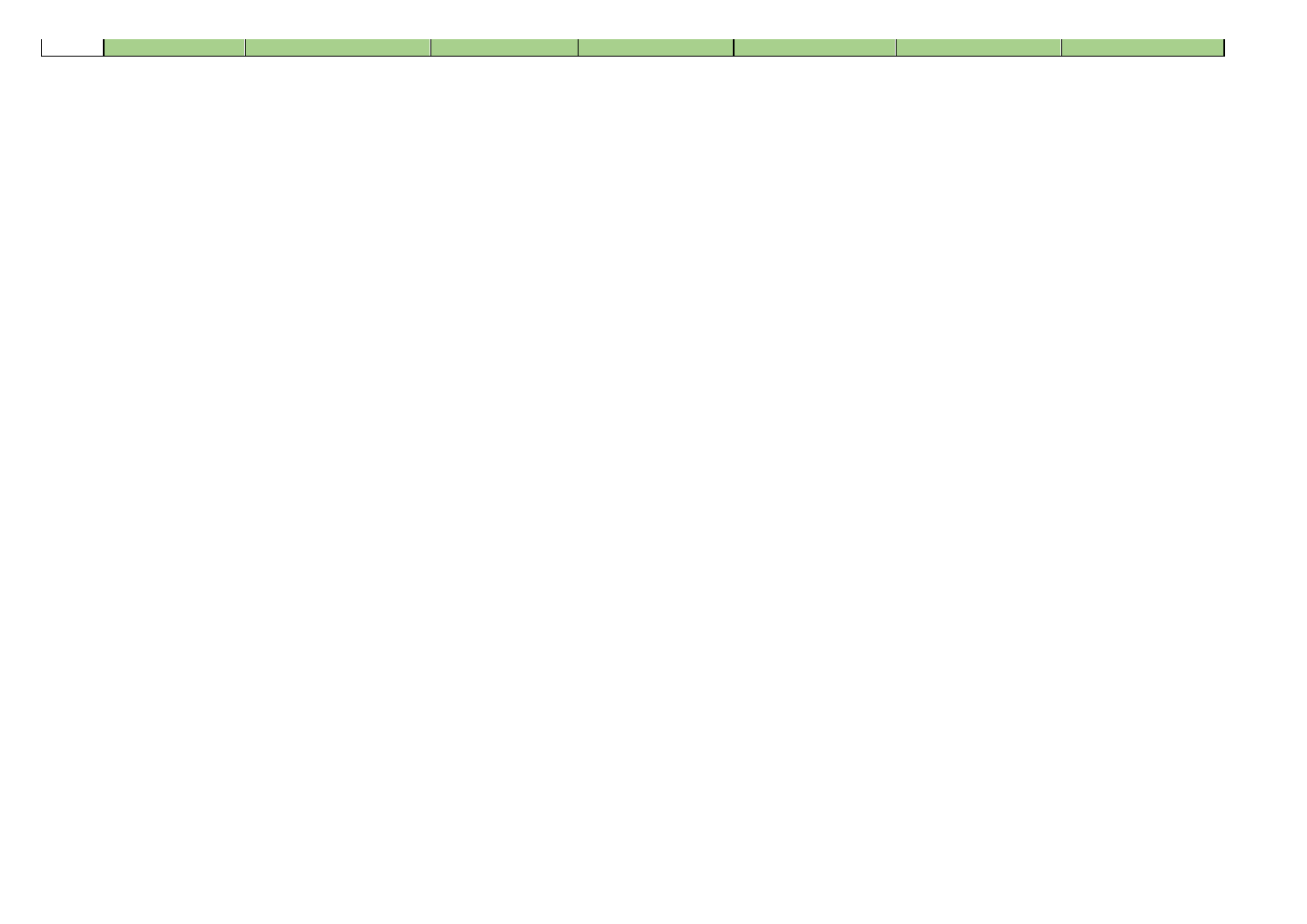# **Key Stage 4 Computer Science Curriculum Map 2020/21 – AQA GCSE (Grades 9-1)**

| Year 10                                                                                                                                                                                   |                                                                                                   |                                                                                                                                                       |                                                                                  |                                                                                                                                                                                                    |                                                                                                                                                      |  |
|-------------------------------------------------------------------------------------------------------------------------------------------------------------------------------------------|---------------------------------------------------------------------------------------------------|-------------------------------------------------------------------------------------------------------------------------------------------------------|----------------------------------------------------------------------------------|----------------------------------------------------------------------------------------------------------------------------------------------------------------------------------------------------|------------------------------------------------------------------------------------------------------------------------------------------------------|--|
| <b>Algorithms and Programmes</b>                                                                                                                                                          | <b>Programming and Languages</b>                                                                  | <b>Python Programming</b>                                                                                                                             | <b>Further Programming</b>                                                       | Preparing & Completing the Examination Programming Assignment                                                                                                                                      |                                                                                                                                                      |  |
| $\triangleright$ Algorithms,<br>Programming constructs,<br>Data structures & Data<br><b>Types</b>                                                                                         | Programming &<br>Languages,<br>Learning to programme<br>in various codes, starting<br>with Python | Programming &<br>Languages continued<br>(Python, C#, Visual)                                                                                          | Programming &<br>Languages continued<br>(Python, C#, Visual)                     | Control Flow in Imperative<br>$\blacktriangleright$<br>Languages<br>Handling Data in Algorithms<br>$\blacktriangleright$<br>Security, Authentication, &<br>$\blacktriangleright$<br><b>Testing</b> | <b>Summative Assessment</b><br><b>Controlled assessment Unit</b>                                                                                     |  |
| <b>Formative Assessment (ongoing)</b>                                                                                                                                                     |                                                                                                   | <b>Formative Assessment</b>                                                                                                                           | <b>Summative Assessment</b>                                                      | <b>Formative Assessment</b><br>(ongoing)                                                                                                                                                           | Candidates carry out a<br>practical investigation of a                                                                                               |  |
| Mock assessments - Formative tasks covering all aspects of<br>Fundamentals of Programming.<br>These will be carried out throughout the Programming unit.<br>Weekly Questions and answers. |                                                                                                   | Mock assessments -<br>Formative tasks covering all<br>aspects of Fundamentals of<br>Programming.<br>These will be carried out<br>throughout the unit. | <b>Mock Examination</b><br>Assignment based upon<br>prior Board-set assignments. | Mock assessments - Formative<br>tasks covering all aspects of<br>Fundamentals of Programming.                                                                                                      | topic supplied by AQA - A<br>Programming task -<br>Approx. 20 hours<br>The Last cohort for controlled<br>summative assessment is 2019/2001<br>Cohort |  |
| AO2 - Apply knowledge, understanding and skills<br>AO3 - Analyse and evaluate                                                                                                             |                                                                                                   | AO2 - Apply knowledge,<br>understanding and skills                                                                                                    | AO2 - Apply knowledge,<br>understanding and skills                               | AO1 - Recall, select and communicate<br>AO2 - Apply knowledge, understanding and skills<br>AO3 - Analyse and evaluate                                                                              |                                                                                                                                                      |  |
|                                                                                                                                                                                           |                                                                                                   |                                                                                                                                                       | Year 11                                                                          |                                                                                                                                                                                                    |                                                                                                                                                      |  |
| Networks                                                                                                                                                                                  | Networks                                                                                          | <b>Fundamentals of Computer</b><br><b>Systems</b>                                                                                                     | <b>Computing Hardware and</b><br>Software                                        | <b>Data in Computer Systems</b>                                                                                                                                                                    | <b>Exam Prep</b>                                                                                                                                     |  |
| <b>Explain the characteristics</b><br>of networks,<br>Common network                                                                                                                      | Layers and the TCP/IP 5-                                                                          | $\triangleright$ Computer Systems,<br>> Importance of Computer                                                                                        | <b>The Central Processing</b><br>$\triangleright$<br>Unit (CPU)                  | $\triangleright$ Representation of Data in                                                                                                                                                         | All the units to be covered in<br>revision sessions                                                                                                  |  |

| Year 11                                                      |                                                     |                                                         |                                                    |                                                         |                                                              |  |  |
|--------------------------------------------------------------|-----------------------------------------------------|---------------------------------------------------------|----------------------------------------------------|---------------------------------------------------------|--------------------------------------------------------------|--|--|
| Networks                                                     | Networks                                            | <b>Fundamentals of Computer</b><br>Systems              | <b>Computing Hardware and</b><br>Software          | <b>Data in Computer Systems</b>                         | <b>Exam Prep</b>                                             |  |  |
| $\triangleright$ Explain the characteristics<br>of networks, |                                                     | $\triangleright$ Computer Systems,                      | $\triangleright$ The Central Processing            |                                                         | All the units to be covered in                               |  |  |
| Common network                                               | Layers and the TCP/IP 5-<br>layer model, methods of | > Importance of Computer                                | Unit (CPU)                                         | $\triangleright$ Representation of Data in              | revision sessions                                            |  |  |
| topologies,                                                  | routing traffic on a network                        | Systems in the Modern                                   | $\triangleright$ Binary Logic                      | Computer Systems,                                       |                                                              |  |  |
| Connectivity,                                                | and calculate routing                               | World,                                                  | $\blacktriangleright$<br>Memory,                   | $\triangleright$ Units,                                 | A Summative written                                          |  |  |
| Circuit and packet<br>switching,                             | costs.                                              | $\triangleright$ Computer System,<br><b>Reliability</b> | $\prec$<br>Input and Output<br>Devices,            | $\triangleright$ Number,<br>$\triangleright$ Character, | assessment (synoptic – mock<br>exam style questions covering |  |  |
| Importance/use of                                            | Domain Name System                                  | $\triangleright$ Professional Standards,                | Secondary Storage,<br>$\blacktriangleright$        | $\triangleright$ Images,                                | the theoretical aspects of                                   |  |  |
| contemporary network                                         | (DNS) servers and Internet                          | > Ethical, Environmental                                | $\blacktriangleright$<br><b>Operating Systems,</b> | $\triangleright$ Sound,                                 | networking). Question and                                    |  |  |
| Protocols,                                                   | Protocol (IP) addresses                             | and Legal                                               | Utility Programs,<br>$\triangleright$              | $\triangleright$ Instructions                           | answer - Exam style questions                                |  |  |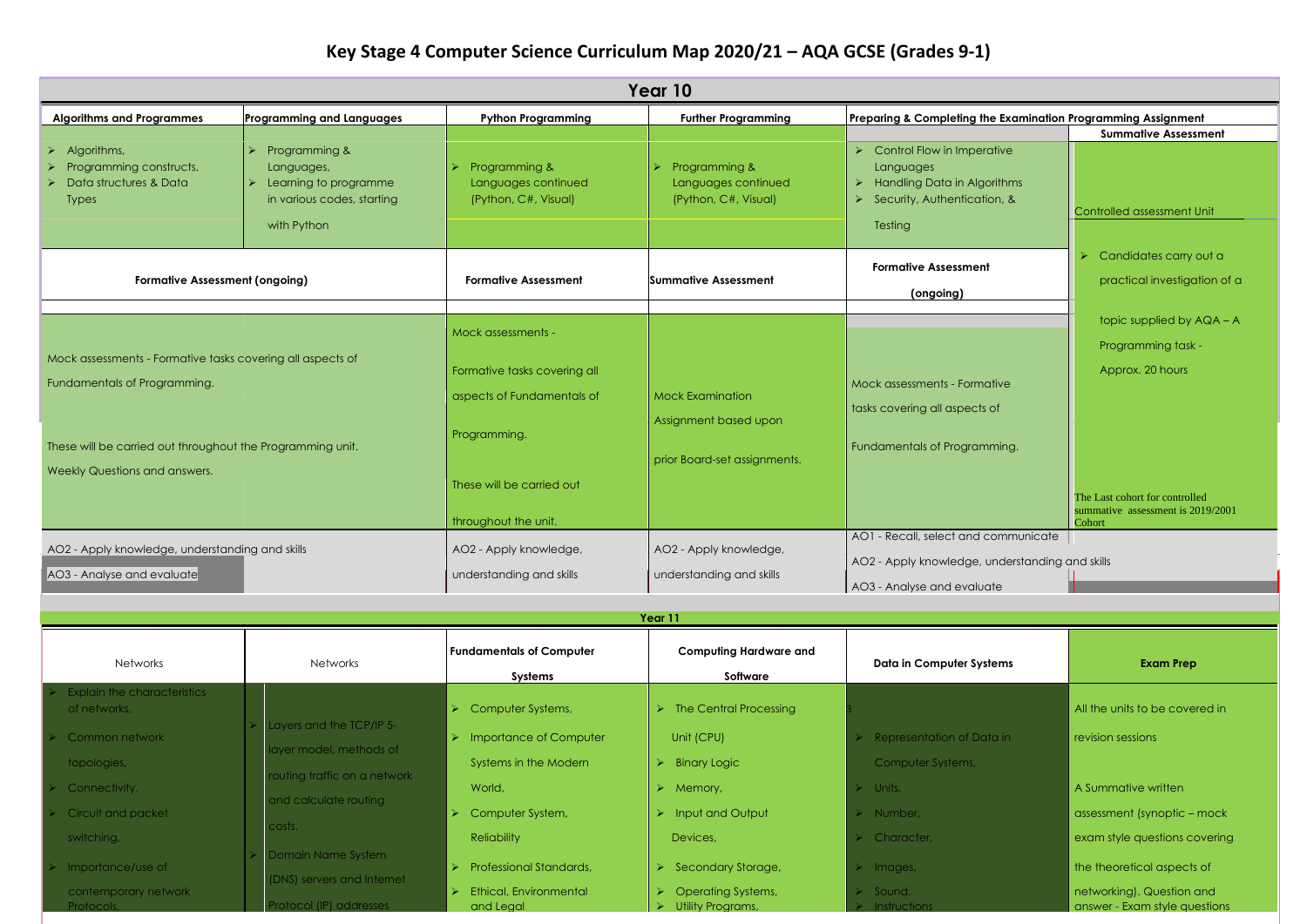| <b>TCP/IP packet.</b>                                                                                                 | work.                       | <b>Considerations</b>                                                                                                 | <b>Applications Software</b> |                                                                                                                       | on all topics.                    |  |
|-----------------------------------------------------------------------------------------------------------------------|-----------------------------|-----------------------------------------------------------------------------------------------------------------------|------------------------------|-----------------------------------------------------------------------------------------------------------------------|-----------------------------------|--|
| <b>Formative Assessment</b>                                                                                           | <b>Summative Assessment</b> | <b>Formative Assessment</b>                                                                                           | <b>Summative/Formative</b>   | Summative/Formative Assessment                                                                                        | <b>Summative Assessment</b>       |  |
|                                                                                                                       |                             |                                                                                                                       | Assessment                   |                                                                                                                       |                                   |  |
|                                                                                                                       | <b>Mock assessments -</b>   |                                                                                                                       | <b>Mock assessments -</b>    | Mock assessments -                                                                                                    |                                   |  |
| Formative tasks covering all                                                                                          | Summative tasks covering    | Mock assessments -                                                                                                    | Summative tasks covering     | Summative tasks covering all                                                                                          |                                   |  |
| aspects of Networks learnt.                                                                                           |                             | Formative tasks covering all                                                                                          |                              |                                                                                                                       |                                   |  |
| be carried out<br>These will                                                                                          | all aspects of Fundamentals | aspects of Fundamentals of                                                                                            | all aspects of Fundamentals  | <b>aspects of Fundamentals of</b>                                                                                     | <b>Actual GCSE Examination in</b> |  |
|                                                                                                                       | of Networks & Networking.   |                                                                                                                       | of Hardware & Software.      | Representation of Data. These                                                                                         | Computer Science.                 |  |
| the Network<br>throughout                                                                                             |                             | Computer Systems. These                                                                                               |                              |                                                                                                                       |                                   |  |
| units. Weekly Questions and                                                                                           | These will be carried out   | will be carried out                                                                                                   | These will be carried out    | will be carried out throughout                                                                                        | Date TBA but usually in May.      |  |
|                                                                                                                       | throughout the unit with an |                                                                                                                       | throughout the unit with an  | the unit with an end of Term                                                                                          |                                   |  |
| answers.                                                                                                              | End of Term test.           | throughout the unit.                                                                                                  | End of Term test.            |                                                                                                                       |                                   |  |
| AO1 - Recall, select and communicate<br>AO2 - Apply knowledge, understanding and skills<br>AO3 - Analyse and evaluate |                             | AO1 - Recall, select and communicate<br>AO2 - Apply knowledge, understanding and skills<br>AO3 - Analyse and evaluate |                              | AO1 - Recall, select and communicate<br>AO2 - Apply knowledge, understanding and skills<br>AO3 - Analyse and evaluate |                                   |  |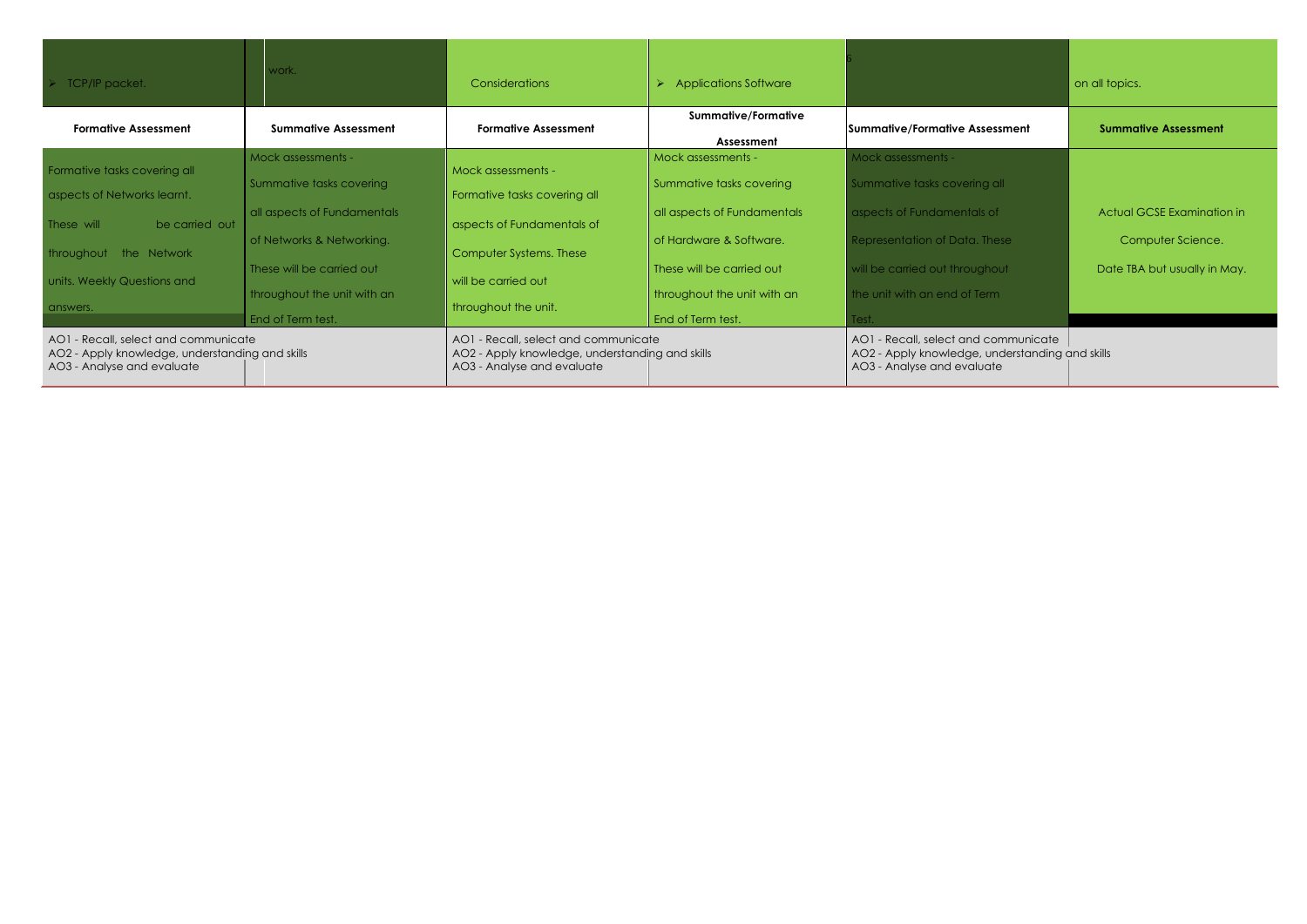## **Key Stage 4 Computer Science Curriculum Map 2018/19 – AQA GCSE (Grades 9-1)**

Knowledge, Skills, and Understanding Development from Grade 1 to 8 *(Grade 9 is the highest level performed or expressed with flair and depth).*

|              | <b>Algorithms</b>                                                                                                                                                                                                                                                                                                                                                                                                                                                                 | <b>Programming &amp; Development</b>                                                                                                                                                                                                                                                                                                                                        | <b>Data &amp; Data Representation</b>                                                                                                                                                                                                                                                                                                                                                         | <b>Hardware &amp; Processing</b>                                                                                                                                                                                                                                                  | <b>Communication &amp; Networks</b>                                                                                                                                                                                                                                                                                                                                                                | <b>Computing Tasks</b>                                                                                                                                                                                                                                                                                                                                                                                                                                                                                                                                                                                                      |
|--------------|-----------------------------------------------------------------------------------------------------------------------------------------------------------------------------------------------------------------------------------------------------------------------------------------------------------------------------------------------------------------------------------------------------------------------------------------------------------------------------------|-----------------------------------------------------------------------------------------------------------------------------------------------------------------------------------------------------------------------------------------------------------------------------------------------------------------------------------------------------------------------------|-----------------------------------------------------------------------------------------------------------------------------------------------------------------------------------------------------------------------------------------------------------------------------------------------------------------------------------------------------------------------------------------------|-----------------------------------------------------------------------------------------------------------------------------------------------------------------------------------------------------------------------------------------------------------------------------------|----------------------------------------------------------------------------------------------------------------------------------------------------------------------------------------------------------------------------------------------------------------------------------------------------------------------------------------------------------------------------------------------------|-----------------------------------------------------------------------------------------------------------------------------------------------------------------------------------------------------------------------------------------------------------------------------------------------------------------------------------------------------------------------------------------------------------------------------------------------------------------------------------------------------------------------------------------------------------------------------------------------------------------------------|
|              | AO2 - Apply knowledge, understanding and skills<br><b>AO3 - Analyse and evaluate</b>                                                                                                                                                                                                                                                                                                                                                                                              | AO2 - Apply knowledge, understanding and skills<br><b>AO3 - Analyse and evaluate</b>                                                                                                                                                                                                                                                                                        | <b>AO1 - Recall, select and communicate</b><br><b>AO3 - Analyse and evaluate</b>                                                                                                                                                                                                                                                                                                              | AO1 - Recall, select and communicate<br><b>AO3 - Analyse and evaluate</b>                                                                                                                                                                                                         | AO1 - Recall, select and communicate<br><b>AO3 - Analyse and evaluate</b>                                                                                                                                                                                                                                                                                                                          | AO1 - Recall, select and communicate<br><b>AO3 - Analyse and evaluate</b>                                                                                                                                                                                                                                                                                                                                                                                                                                                                                                                                                   |
|              | Understands what an algorithm is and is able to<br>express simple linear (non-branching) algorithms<br>symbolically. Understands that computers need<br>precise instructions. Demonstrates care and<br>precision to avoid errors.                                                                                                                                                                                                                                                 | Knows that users can develop their own programs,<br>and can demonstrate this by creating a simple<br>program in an environment that does not rely on text<br>e.g. programmable robots etc. Executes, checks and<br>changes programs. Understands that programs<br>execute by following precise instructions.                                                                | Recognises that digital content can be<br>represented in many forms. Distinguishes<br>between some of these forms and can explain<br>the different ways that they communicate<br>information.                                                                                                                                                                                                 | Understands that computers have no<br>intelligence and that computers can<br>do nothing unless a program is<br>executed. Recognises that all<br>software executed on digital devices<br>is programmed.                                                                            | Obtains content from the world wide web<br>using a web browser. Understands the<br>importance of communicating safely and<br>respectfully online, and the need for keeping<br>personal information private. Knows what to<br>do when concerned about content or being<br>contacted.                                                                                                                | Uses software under the control of the teacher to create,<br>store and edit digital content using appropriate file and folder<br>names. Understands that people interact with computers.<br>Shares their use of technology in school.<br>Knows common uses of information technology beyond the<br>classroom. Talks about their work and makes changes<br>to improve it.                                                                                                                                                                                                                                                    |
|              | Understands that algorithms are implemented on<br>digital devices as programs. Designs simple<br>algorithms using loops, and selection i.e. if<br>statements. Uses logical reasoning to predict<br>outcomes. Detects and corrects errors i.e.<br>debugging, in algorithms.                                                                                                                                                                                                        | Uses arithmetic operators, if statements, and loops,<br>within programs. Uses logical reasoning to predict the<br>behaviour of programs. Detects and corrects simple<br>semantic errors i.e. debugging, in programs                                                                                                                                                         | Recognises different types of data: text, number.<br>Appreciates that programs can work with different<br>types of data. Recognises that data can be<br>structured in tables to make it useful.                                                                                                                                                                                               | Recognises that a range of digital<br>devices can be considered a<br>computer. Recognises and can use a<br>range of input and output devices.<br>Understands how programs specify<br>the function of a general purpose<br>computer                                                | Navigates the web and can carry out simple<br>web searches to collect digital content.<br>Demonstrates use of computers safely and<br>responsibly, knowing a range of ways to<br>report unacceptable content and contact<br>when online.                                                                                                                                                           | Uses technology with increasing independence to<br>purposefully organise digital content. Shows an awareness<br>for the quality of digital content collected. Uses a variety of<br>software to manipulate and present digital content: data<br>and information. Shares their experiences of technology in<br>school and beyond the classroom. Talks about their work<br>and makes<br>improvements to solutions based on feedback received                                                                                                                                                                                   |
|              | Designs solutions (algorithms) that use repetition<br>and two-way selection i.e. if, then and else. Uses<br>diagrams to express solutions. Uses logical reasoning<br>to predict outputs, showing an awareness of inputs                                                                                                                                                                                                                                                           | Creates programs that implement algorithms to<br>achieve given goals. Declares and assigns variables.<br>Uses post-tested loop e.g. 'until', and a sequence of<br>selection statements in programs, including an if,<br>then and else statement.                                                                                                                            | Understands the difference between data and<br>information. Knows why sorting data in a flat file<br>can improve searching for information. Uses filters<br>or can perform single criteria searches for<br>information                                                                                                                                                                        | Knows that computers collect data<br>from various input devices, including<br>sensors and application software.<br>Understands the difference between<br>hardware and application software,<br>and their roles within a computer<br>system.                                       | Understands the difference between the<br>internet and internet service e.g. world wide<br>web. Shows an awareness of, and can use a<br>range of internet services e.g. VOIP.<br>Recognises what is acceptable and<br>unacceptable behaviour when using<br>technologies and online services                                                                                                        | Collects, organises and presents data and information in<br>digital content. Creates digital content to achieve a given goal<br>through combining software packages and internet services<br>to communicate with a wider audience e.g. blogging. Makes<br>appropriate improvements to solutions based on feedback<br>received, and can comment on the<br>success of the solution.                                                                                                                                                                                                                                           |
|              | Shows an awareness of tasks best completed by<br>humans or computers. Designs solutions by<br>decomposing a problem and creates a sub-solution<br>for each of these parts (decomposition). Recognises<br>$\mathbf{I}$ that different solutions exist for the same problem.                                                                                                                                                                                                        | Understands the difference between, and<br>appropriately uses if and if, then and else statements.<br>Uses a variable and relational operators within a loop<br>to govern termination. Designs, writes and debugs<br>modular programs using procedures. Knows that a<br>procedure can be used to hide the detail with sub-<br>solution (procedural abstraction).            | Performs more complex searches for information<br>e.g. using Boolean and relational operators.<br>Analyses and evaluates data and information,<br>and recognises that poor quality data leads to<br>unreliable results, and inaccurate conclusions.                                                                                                                                           | Understands why and when<br>computers are used. Understands the<br>main functions of the operating<br>system. Knows the difference<br>between physical, wireless and<br>mobile networks.                                                                                          | Understands how to effectively use<br>search engines, and knows how search<br>results are<br>selected, including that search engines use<br>'web crawler programs'. Selects, combines<br>and uses internet services. Demonstrates<br>responsible use of technologies and online<br>services, and knows a range of ways to report<br>concerns.                                                      | Makes judgements about digital content when evaluating<br>and repurposing it for a given audience. Recognises the<br>audience when designing and creating digital content.<br>Understands the potential of information technology for<br>collaboration when computers are networked. Uses criteria<br>to evaluate the quality of solutions, can identify<br>improvements making some refinements to the solution,<br>and future solutions.                                                                                                                                                                                  |
| ᄃ            | Understands that iteration is the repetition of a<br>process such as a loop. Recognises that different<br>algorithms exist for the same problem. Represents<br>solutions using a structured notation. Can identify<br>similarities and differences in situations and can use<br>these to solve problems (pattern recognition).                                                                                                                                                    | Understands that programming bridges the gap<br>between algorithmic solutions and computers. Has<br>practical experience of a high-level textual language,<br>including using standard libraries when programming.<br>Uses a range of operators and expressions e.g.<br>Boolean, and applies them in the context of program<br>control. Selects the appropriate data types. | Knows that digital computers use binary to<br>represent all data. Understands how bit patterns<br>represent numbers and images. Knows that<br>computers transfer data in binary. Understands the<br>relationship between binary and file size<br>(uncompressed). Defines data types: real numbers<br>and Boolean. Queries data on one<br>table using a typical query language.                | Recognises and understands the<br>function of the main internal parts of<br>basic computer architecture.<br>Understands the concepts behind the<br>fetch-execute cycle. Knows that there<br>is a range of operating systems and<br>application software for the same<br>hardware. | Understands how search engines rank search<br>results. Understands how to construct static<br>web pages using HTML and CSS. Understands<br>data transmission between digital computers<br>over networks, including the internet i.e. IP<br>addresses and packet switching.                                                                                                                         | Evaluates the appropriateness of digital devices, internet<br>services and application software to achieve given goals.<br>Recognises ethical issues surrounding the application of<br>information technology beyond school.<br>Designs criteria to critically evaluate the quality of<br>solutions, uses the criteria to identify improvements and<br>can make appropriate refinements to the solution.                                                                                                                                                                                                                    |
| $\mathsf{b}$ | Understands a recursive solution to a problem<br>repeatedly applies the same solution to smaller<br>instances of the problem. Recognises that some<br>problems share the same characteristics and use the<br>same algorithm to solve both (generalisation).<br>Understands the notion of performance for<br>algorithms and appreciates that some algorithms<br>have different performance characteristics for the<br>same task.                                                   | Uses nested selection statements. Appreciates the<br>need for, and writes, custom functions including use<br>of parameters. Knows the difference between, and<br>uses appropriately, procedures and functions.<br>Understands and uses negation with operators. Uses<br>and manipulates one dimensional data structures.<br>Detects and corrects syntactical errors.        | Understands how numbers, images, sounds and<br>character sets use the same bit patterns.<br>Performs simple operations using bit patterns<br>e.g. binary addition. Understands the relationship<br>between resolution and colour depth, including<br>the effect on file size. Distinguishes between data<br>used in a simple program (a variable) and the<br>storage structure for that data. | Understands the von Neumann<br>architecture in relation to the fetch-<br>execute cycle, including how data is<br>stored in memory. Understands the<br>basic function and operation of<br>location addressable memory.                                                             | Knows the names of hardware e.g. hubs,<br>routers, switches, and the names of<br>protocols<br>e.g. SMTP, iMAP, POP, FTP, TCP/IP,<br>associated with networking computer<br>systems. Uses technologies and online<br>services securely, and knows how to identify<br>and report inappropriate conduct.                                                                                              | Justifies the choice of and independently combines and uses<br>multiple digital devices, internet services and application<br>software to achieve given goals. Evaluates the<br>trustworthiness of digital content and considers the<br>usability of visual design features when designing and<br>creating digital artefacts for a known audience. Identifies<br>and explains how the use of technology can impact on<br>society. Designs criteria for users to evaluate the quality of<br>solutions, uses the feedback from the users to identify<br>improvements and can make appropriate refinements to<br>the solution. |
| ⇁            | Recognises that the design of an algorithm is distinct<br>from its expression in a programming language<br>(which will depend on the programming constructs<br>available). Evaluates the effectiveness of algorithms<br>and models for similar problems. Recognises where<br>information can be filtered out in generalising<br>problem solutions (abstraction). Uses logical<br>reasoning to explain how an algorithm works.<br>Represents algorithms using structured language. | Appreciates the effect of the scope of a variable e.g. a<br>local variable can't be accessed from outside its<br>function. Understands and applies parameter passing.<br>Understands the difference between, and uses, both<br>pre-tested e.g. 'while', and post-tested e.g. 'until'<br>loops.<br>Applies a modular approach to error detection<br>and correction.          | Knows the relationship between data<br>representation and data quality. Understands the<br>relationship between binary and electrical circuits,<br>including Boolean logic. Understands how and why<br>values are data typed in many different languages<br>when manipulated within programs                                                                                                  | Knows that processors have<br>instruction sets and that these relate<br>to low-level instructions carried out<br>by a computer.                                                                                                                                                   | Knows the purpose of the hardware and<br>protocols associated with networking<br>computer systems. Understands the client-<br>server model including how dynamic web<br>pages use server- side scripting and that web<br>servers process and store data entered by<br>users. Recognises that persistence of data on<br>the internet requires careful protection of<br>online identity and privacy. | Undertakes creative projects that collect, analyse, and<br>evaluate data to meet the needs of a known user group.<br>Effectively designs and creates digital artefacts for a wider<br>or remote audience. Considers the properties of media<br>when importing them into digital artefacts.<br>Documents user feedback, the improvements identified<br>and the refinements made to the solution. Explains and<br>justifies how the use of technology impacts on society,<br>from the perspective of social, economic, political, legal,                                                                                      |